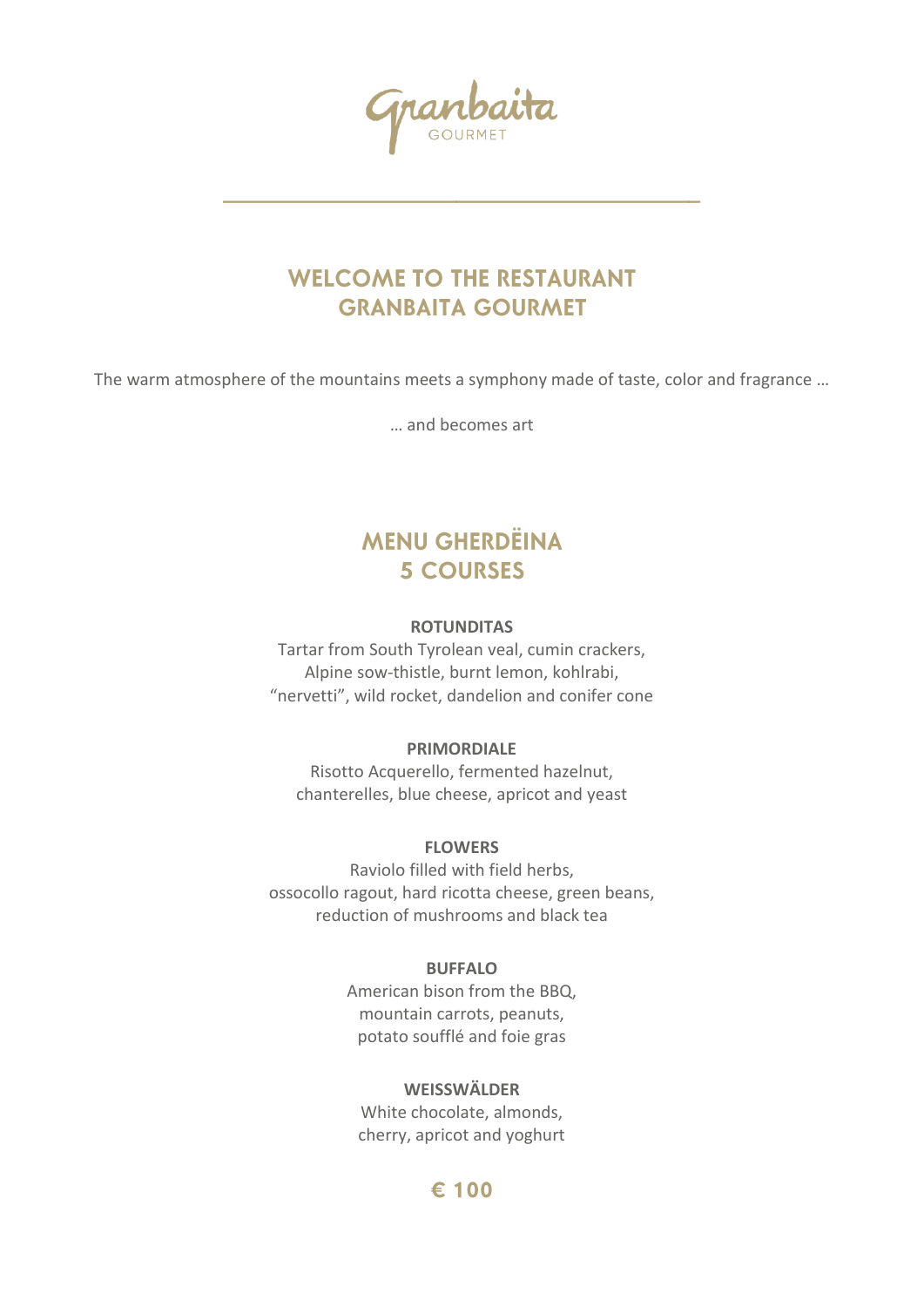## **MENU DOLOMITES 6 COURSES**

### **PREDATOR**

Plankton, red prawn from Mazara, "Lampara" anchovies, "spillo" squid, mackerel, Mediterranean tuna and Amaro "M Zero"

### **ASPARAGUS**

Asparagus, organic egg, caviar, oyster and Champagne Philipponnat

### **HOMARD AU GIN**

Lobster, tomato, miso Gin "8025", guacamole, lovage ravioli filled with burrata, pesto

### **SOQQUADRO**

Mezze maniche pasta, squilla mantis shrimp, alpine artichokes, venus clams, monkfish and kefir

### **ALTITUDE**

Glacier 51 (-2000m), lard from Pretzhof (1600m), saffron (1000m), chard (Selva 1563m), coriander, anchovy and lime

**CHECKMATE**

"Caramelia" chocolate, tonka bean, fresh cheese, raspberry and burnt milk

## € 110

## **SURPRISE MENU**

Freehand symphony of our Chef Andrea Moccia

### € 150